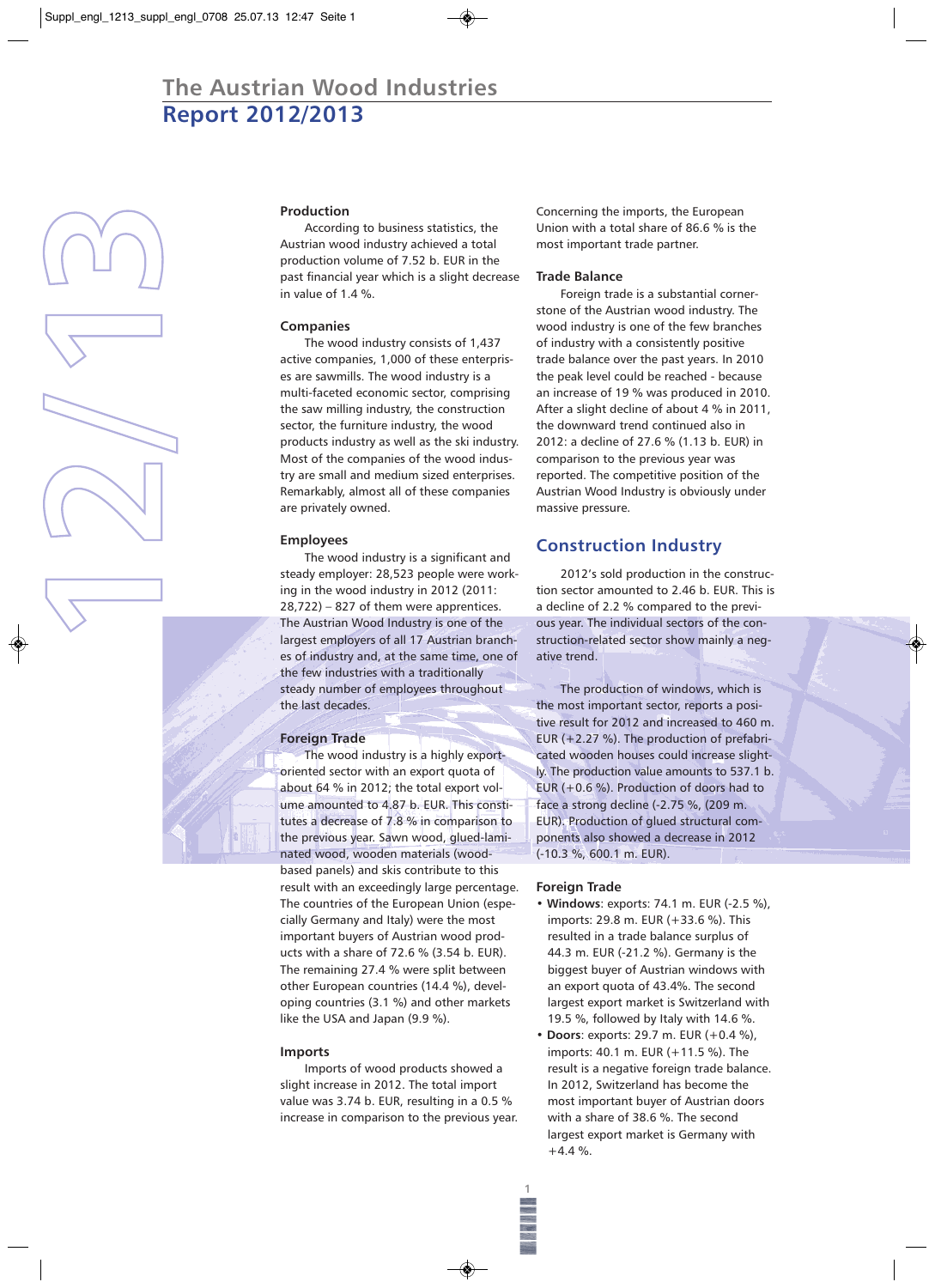- **Wooden floors**: exports: 220.5 m. EUR (-0.9 %), imports: 83.25 m. EUR (+3.6 %). The foreign trade balance decreased compared to the year before which results in a surplus of 137.2 m. EUR. The most important export markets are Germany (market share: 57.5 %) and Switzerland (market share: 21 %).
- **Laminated wood**: exports: 440.23 m. EUR (+7.8 %), imports: 25.4 Mio. EUR (-10.9 %). The laminated wood sector is one of the few segments of the construction industry with a continuously significant trade balance surplus of more than 172.6 m. EUR (+34.7 %). Most of the Austrian laminated wood is exported to Italy (market share: 51.8 %). Japan is the second largest export market with 20.4 %, followed by Germany with 12.3 %.

# **Furniture Industry**

Source: Statistik Austria, all figures refer to industry and trade. Suppliers were excluded from these statistics to keep them comparable on an international scale because they are not furniture manufacturers in the strictest sense.

After a good start and a few mediocre months due to Europe's macroeconomic situation, the Austrian furniture industry reports a sound increase in production of 4.4 % to 1.94 b. EUR by the end of 2012. The sections retail furniture  $(+23.5\%)$ , office furniture (+10.9 %), seating furniture  $(+6.8 \%)$  and kitchen furniture  $(+6.7 \%)$ reported the biggest increases for the past year. Manufacturers of garden furniture (-12.1 %), mattresses (-8.4 %) and household furniture were confronted with the highest percentage losses.

#### **Exports:**

Exports decreased by 3.4 % to 857 m. EUR, widening the gap between imports and exports even further. The retail furniture sector was affected the most by this decrease in exports, which amounted to -18 % (103.9 m. EUR). Mattress manufacturers had to accept a 5.7 % decrease in exports (67.8 m. EUR). The kitchen furniture sector could not maintain its strong upward momentum of 2011 and reported a decrease in exports of 3.2 % (51.2 m. EUR). But also the seating furniture (-2.2 %) and household furniture industries (-2.1 %) sustained losses. The office furniture industry, on the other hand, generated an increase of 11.6 % (98.3 m. EUR), of which approxi-

mately 37.9 m. EUR (+15.2 %) came from Germany and close to 8.8 m. EUR (+18.9) from exports to Switzerland. The biggest losses in this area result from exports to Germany, which decreased by 9.9 % in total (375.3 m. EUR).

#### **Imports:**

Imports increased by 1.4% (1.7 b. EUR) in comparison to the previous year. The strongest growth sectors for imports in 2012 were mattresses (9.1 %; 88.5 m. EUR) as well as kitchen furniture (7.4 %; 163 m. EUR) and household furniture (4.5 %; 542 m. EUR). Decreases in imports occurred in the retail furniture sector (-6.9 %; 243.6 m. EUR). The majority of imported furniture came from Germany (899 m. EUR). The German market further expanded its undisputed position with an increase of 2.6 %. The lion's share in percentages can be attributed to the kitchen furniture sector with an increase of 7.9 % (152.7 m. EUR). Furniture imports from Poland, on the other hand, decreased in 2012 by 2.7 % (132.6 m. EUR). Despite this decrease, Poland remains in second place behind Germany and before China. Imports from China continue to increase significantly (+8 %; 128.2 m. EUR), but it remains the third biggest import nation well behind Germany when it comes to total volume. Imports from Italy decreased significantly by 2.4 % (123 m. EUR). Switzerland increased its furniture exports to Austria by 3.3 % in comparison to the previous year (32.3 m. EUR).

# **Wood-Based Panel Industry**

**Stable market development. Unsolved location problems.**

According to preliminary foreign trade reports, export totals of 2012 are quite satisfactory. The positive foreign trade balance will reach a high level in terms of value. The chipboard sector grew slightly but exports of fibreboards remained roughly the same with a slight decline.

An economic slowdown in the main markets of the wooden composite industry – the furniture and construction sectors – began to show by the end of 2012 and in the first quarter of 2013. The European household furniture sector's progress in the recent past experienced its first interruptions. This trend did not affect the panel industry in 2012; therefore further developments in 2013 remain to be seen.

**2**

◈

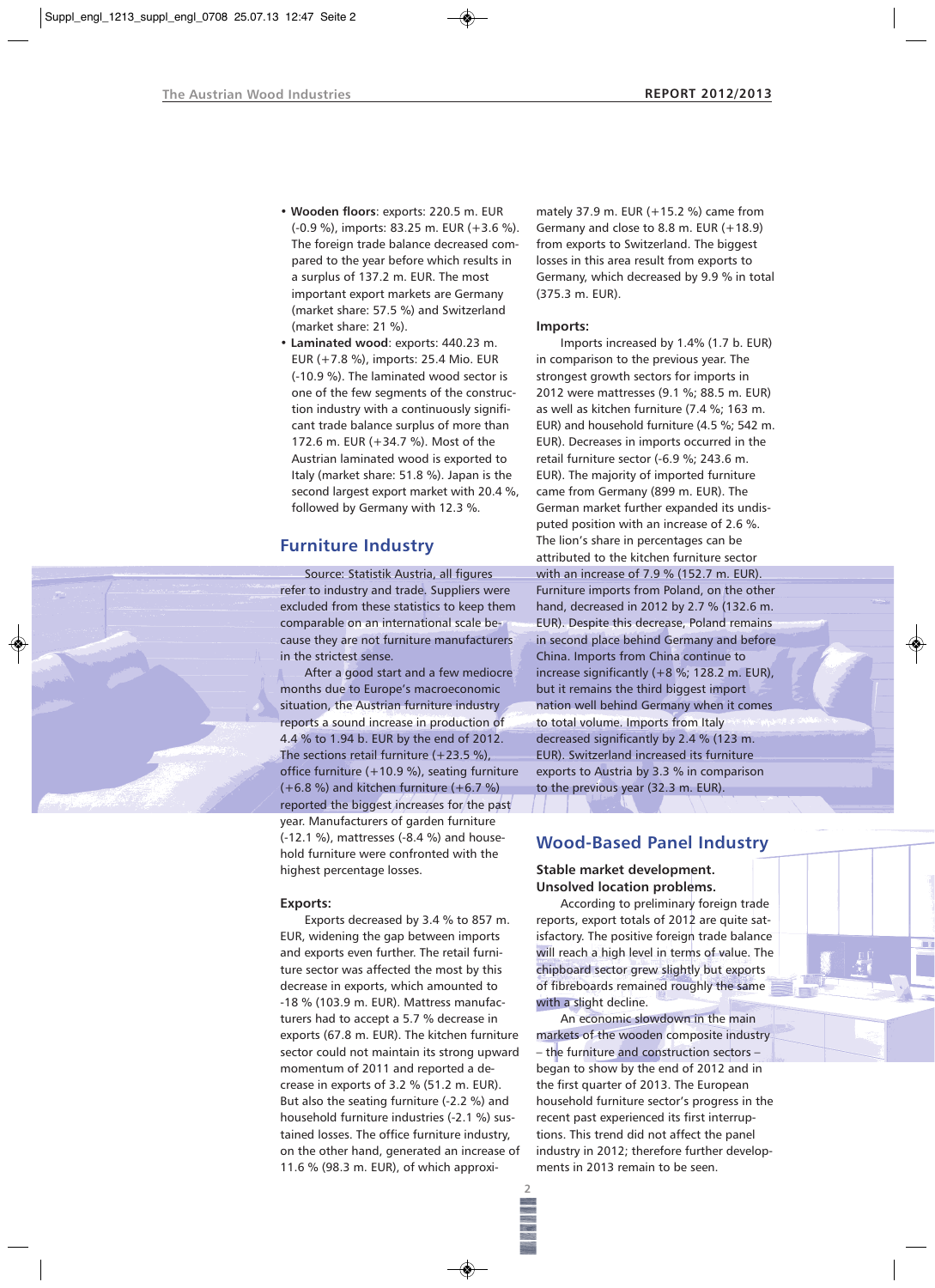The measures, which were implemented in the crisis years and led to the reduction of capacities held the competitiveness of the Austrian panel industry on a high level.

Turbulences on financial markets and various international debt crises did not have the feared effect on the sector of the real economy as proven by the Austrian panel industry.

Its export quota of up to 80 % is a clear performance indicator for companies located in Austria. However, criticism from entrepreneurs regarding the increasing problems of Austria as a business location is getting louder.

Enormous increases in costs of raw and primary materials could not be fully covered by the products' prices, leading to increased pressure on profits. In the intermediate term, this development will have a negative impact on the constantly necessary investments of a capital-intensive sector like the panel industry. The Austrian panel factories were successfully consolidated due to massive joint efforts of employees and managements. The on-going optimisation of production processes, marketing and sales, cost structure etc. are a matter of course. The industry has to demand the same discipline from politics. It remains to be seen if the developments in the first quarter of 2013 will carry on throughout the rest of the year.

#### **Foreign Trade**

On the other hand, currently available foreign trade figures indicate a very welcome foreign trade surplus. Current preliminary statistics indicate a surplus of over 700 m. EUR in regards to chipboards MDF and other fibreboards. The high standard of production technology and decades of experience in product marketing are the basis for this success of this predominantly internationally operating industry.

#### **Commodity Market**

As mentioned before, assuring the long-term supply of wood is a very decisive factor for the Austrian panel industry as well as the entire Austrian wood industry. As things stand at present, however, the saw milling industry has bigger problems with the supply of raw materials than the Austrian wood industry.

# **Saw Milling Industry**

### **Difficult year – production will continue to decline**

The Austrian saw milling industry is a large and very successful sector with approximately 1,000 companies and close to 9,500 employees. The saw milling industry is the biggest processor of wood in the entire wood industry. It handles 80 % of all processed solid biomass. Two thirds of its production is designated for export. Austria is the world's fifth-largest exporter and the sixth largest producer of sawn softwood. The saw milling industry contributes substantially to Austria's foreign trade balance and consists almost exclusively of small and medium sized enterprises. The ten biggest sawmills generate approximately 50 % of the total production volume; its 40 biggest companies produce approximately 85 %.

In 2012, the production of sawn wood amounted to 8,968 m.  $m<sup>3</sup>$  which is a decline by 7 % compared to the year before. The production value declined by 10 % and is now 1.9 b. EUR (2011: 2.1 b. EUR). In 2012, approximately 15 m. m<sup>3</sup> of round logs were cut, of which 4.7 m. m<sup>3</sup> were imported.

# **Decrease of sawn softwood exports**

As two thirds of the production is exported, the development of exports is very important. In 2012, approximately 5.04 m.  $m^3$  of sawn softwood were exported. This is a decrease of about 10 % (2011: 5.6 m.  $m^3$ ) compared to the previous year. In terms of value, the export volume has a value of 1 b. EUR.

More than 54 % of all sawn softwood exports went to Italy, our long-standing key export market. With an overall sawn softwood export of 2.7 m.  $m<sup>3</sup>$  the Italian market declined sharply by 19 % (2011: 3.4 m. m<sup>3</sup>).

Exports to Germany increased by 6.3 %  $(2012: 537, 839 \text{ m}^3)$ . The export volumes to Switzerland (114,031 m<sup>3</sup>) decreased by 5.7 m<sup>3</sup> and those to the Czech Republic by approximately 22  $%$  (106,658 m<sup>3</sup>). The total exports to European Countries decreased by 11.7%.

However, exports to the Levante increased significantly by more than 20 % (2012: 943,136 m<sup>3</sup>).

Also the Japanese and Asian market could increase its export volume by 7 % from 319,938 m<sup>3</sup> (2011) to 342,574 m<sup>3</sup> (2012).

**3**